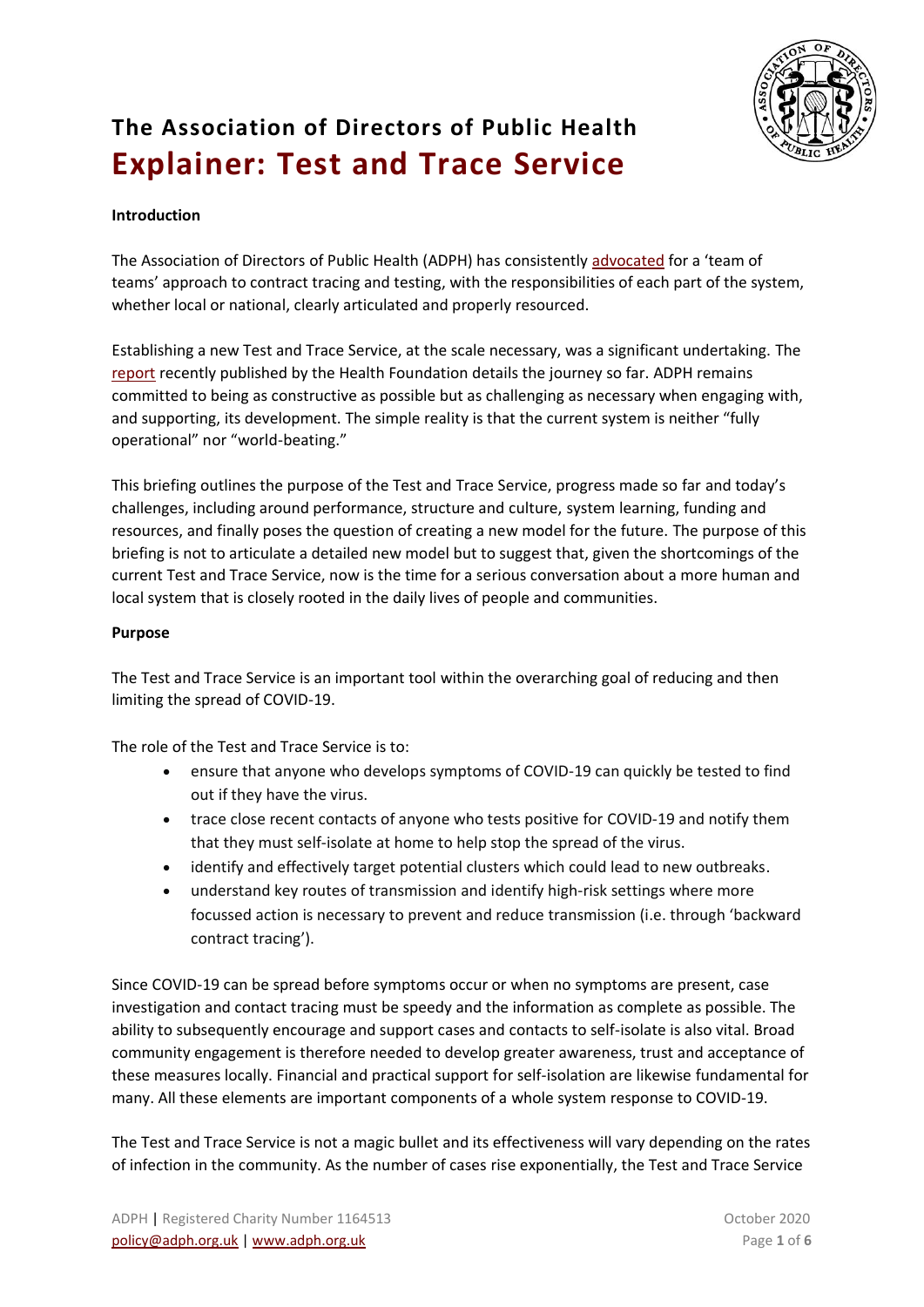becomes less effective and other measures that restrict social interactions become increasingly necessary. Given the potentially large and increasing number of cases and contacts, there will need to be some prioritisation of efforts, for example of certain complex settings. The system currently only deals with people as individuals, divorced from connections to others – rather, given how infections link people to each other and to certain settings or events, the system needs to recognise people as part of a household, or part of an outbreak or cluster of COVID-19 cases

We need to continue to act on multiple fronts to achieve our overarching goal of reducing and limiting the spread of COVID-19. ADPH has separately **outlined** a comprehensive "combination strategy" to guide Directors of Public Health in considering a range of measures and interventions when making decisions locally.

# **Progress**

Establishing and maintaining a new Test and Trace Service during, and through, a global pandemic is a substantial task and notable strides have been made across three areas:

# • **Data flows**

Data is a fundamental tool for protecting lives and keeping people safe from COVID-19. In July, the ADPH published an [explainer](https://www.adph.org.uk/wp-content/uploads/2020/07/ADPH-Explainer-Data-July-2020.pdf) on data to set out the perspective of Directors of Public Health on the challenges at that time and a data manifesto to guide future discussions.

Data flows from national to local systems are more comprehensive and quicker compared to the early months of the pandemic. For example, the months it took to gain access for Directors of Public Health to daily postcode-level data on tests, positive cases and contacts, was largely resolved.

While ADPH values the progress being made and the hard work of our PHE colleagues, there is still more to do. We are committed to working collaboratively with PHE, the NHS Test and Trace Service, and the Department of Health and Social Care to improve data and intelligence sharing across the system.

#### • **Testing capacity**

The overall volume of testing and available laboratory capacity has risen substantially, and this represents an impressive logistical achievement. Access has gradually widened and there is more local influence of allocation.

However, the continued focus on the number of tests being carried out and the common assumption that this alone can allow a return to life as normal is overly simplistic.

It is vital that testing capacity is optimised and appropriately targeted, and that barriers to testing, such as lack of access and trust in the Test and Trace Service, are understood to maximise its impact and effectiveness.

As new forms of testing become available it is also essential that these changes are communicated clearly to the public, and that the operational implications of mobilising different types of testing locally are well planned and resourced. This includes reviewing the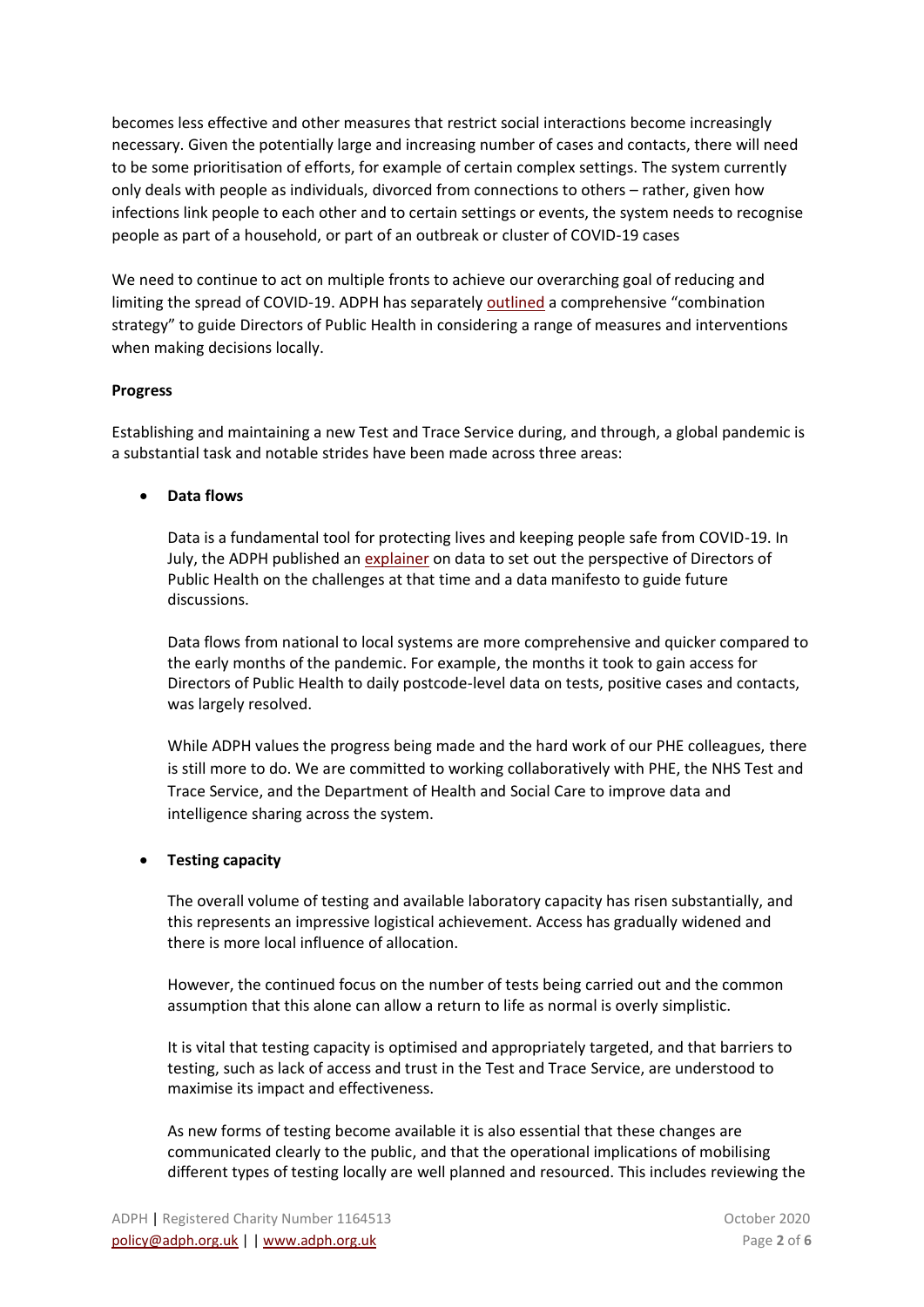implications for existing delivery infrastructure (i.e. Regional Testing Sites (RTS), Mobile Testing Units (MTU), mass testing and home testing) and what other delivery routes may need to be in place.

# • **Valuing local**

There has been an increasing recognition of the role and value of local authorities and public health teams in terms of guiding changes in people's behaviour through skilled and bespoke messaging, providing advice to public and private sector organisations to reduce the risk of transmission, promoting and enabling testing and supporting self-isolation. Local intelligence on potential routes and sources of transmission has also helped with the early identification and management of outbreaks.

The relationship between local authority public health teams and regional PHE health protection teams is joined up and strong in most areas, and structures in the devolved nations ensure even closer partnership working between public agencies.

# **Today's challenges**

In this section we outline the main challenges for the Test and Trace Service.

• **Performance**

Performance of the Test and Trace Service should broadly be judged by three simple key metrics: speed (time from a test being carried out to the result being confirmed and contacts being followed up) and reach (is it reaching deeply into each and every community) and finally value for money (which we address later).

The Health Foundation produces a weekly tracker providing analyses on the performance of the Test and Trace Service which is available [here.](https://www.health.org.uk/news-and-comment/charts-and-infographics/nhs-test-and-trace-performance-tracker)

Current performance of the Test and Trace Service is unacceptable, and, on all counts, major improvements are beyond urgent.

The government's Scientific Advisory Group for Emergencies (SAGE) [recommended](https://assets.publishing.service.gov.uk/government/uploads/system/uploads/attachment_data/file/888807/S0402_Thirty-second_SAGE_meeting_on_Covid-19_.pdf) that at least 80% of close contacts of positive cases must be reached for the system to be effective. SAGE also expressed the importance of contacts of individuals who have COVID-19 isolating within 48 hours. The latest figures show that the national system is far from meeting these requirements.

While there have been improvements in data flow, several issues remain. For example, the case data that is passed to local authorities, is too often delayed, inaccurate or incomplete (for instance, missing information in terms of employment and workplace).

There is also a concern about the gap between the number of tests being requested and those delivered, and the impact of this.

Finally, a great deal of political attention has been given to mass testing. The concept raises significant scientific, operational, resource and ethical questions. Given the huge strain on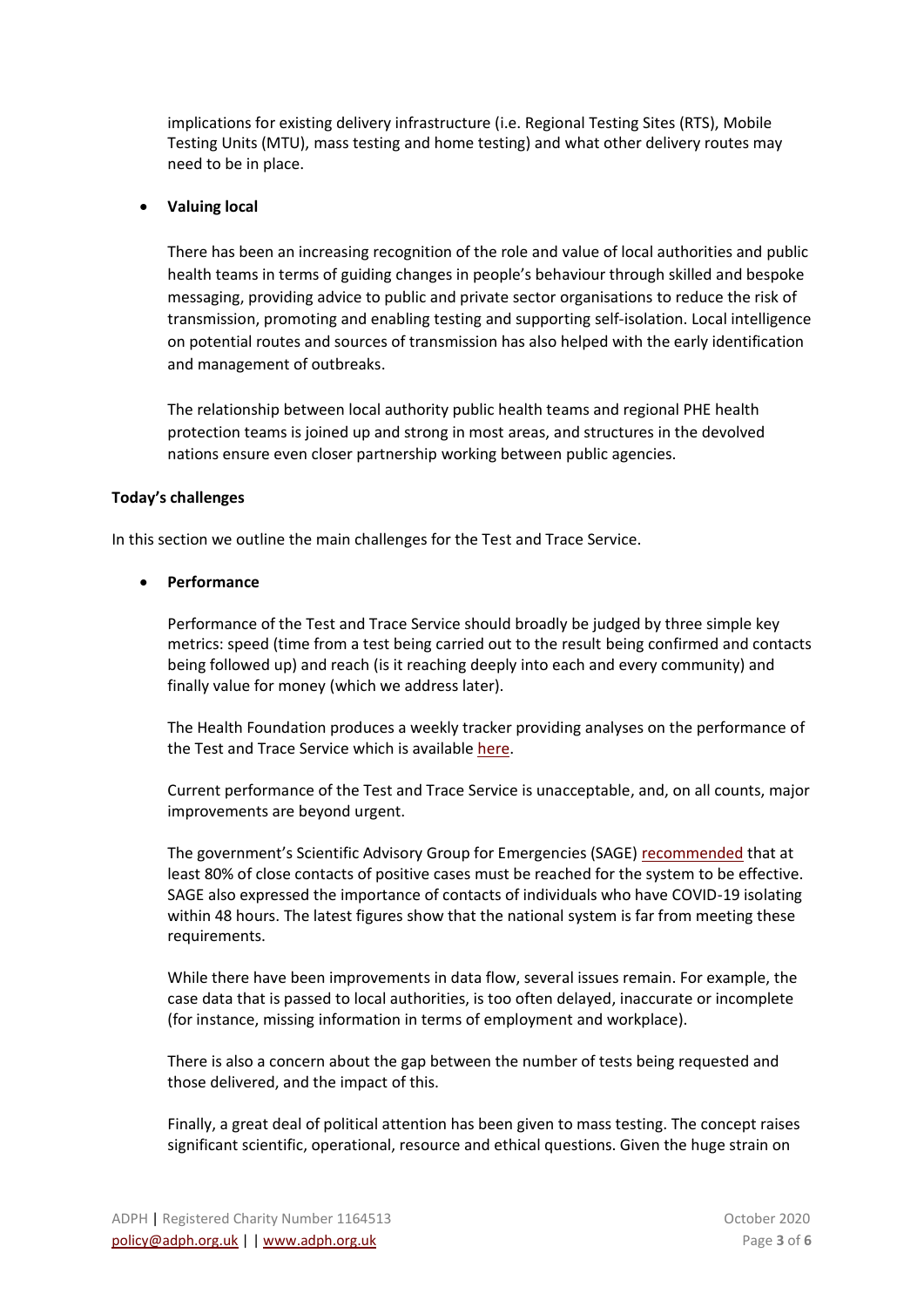the Test and Trace Service this should be pursued cautiously through pilots in the first instance.

#### • **Structure and culture**

The structure of the Test and Trace Service is opaque, and it is unclear where responsibility lies for different functions. As a result, it is challenging to direct requests or concerns to the right part of the system, or engage constructively in finding solutions, and responses are often slow or formulaic.

There is a difference in culture between local partners and parts of national government. There is a tendency towards big announcements, such as on mass testing, prior to conducting meaningful dialogue about the merits and practicalities of implementation. The lack of understanding about the skills, knowledge and experience that exist in local public health teams often results in that input being overlooked or undervalued.

There continues to be a concerning lack of public health expertise and advice at all levels and the reliance on short-term secondments and consultants, often with little background in or knowledge of public health, severely limits the opportunity to build and maintain constructive relationships. Stakeholder engagement can be rushed and fragmented. Historic underfunding of local government, the public health system and voluntary sector has been brought into sharp focus.

# • **Local and human**

Public trust has been hugely compromised by the performance of the Test and Trace Service. As ['pandemic fatigue'](https://www.who.int/news-room/feature-stories/detail/who-europe-discusses-how-to-deal-with-pandemic-fatigue) increases, a more human approach that works with people and communities is essential to achieving engagement and compliance.

Currently local PHE and local public health teams manage the complex cases escalated to them by the national call centre operation. Locally supported contact tracing of the more straightforward cases that the national call centre operation can't reach, is an initiative which many local authorities have agreed to undertake. The local public health teams are being effective in managing to locate and engage with many of these cases. Local teams are also able to provide a more 'wrap-around' service, directing people to local self-isolation payment systems and other support, such as food bank provision and voluntary sector support. However, as cases rise nationally, there is a concern that they will be expected to pick up many more of these cases, without the resources that the national operation has.

The local voice, knowledge and links to reach and support people from diverse and disadvantaged backgrounds are adding huge value. Further reflection and discussion are needed to understand what functions are best performed at what level; local, regional or national, and by who.

Accessing a test, engaging with the contact tracing process and self-isolation must be made as straightforward as possible. Significant work is needed to understand the end-to-end journey of a person using the Test and Trace Service, the various behavioural responses and how barriers can be removed to make the process simple. Utilising behavioural expertise would help improve the training that call handlers receive and the quality of their interactions.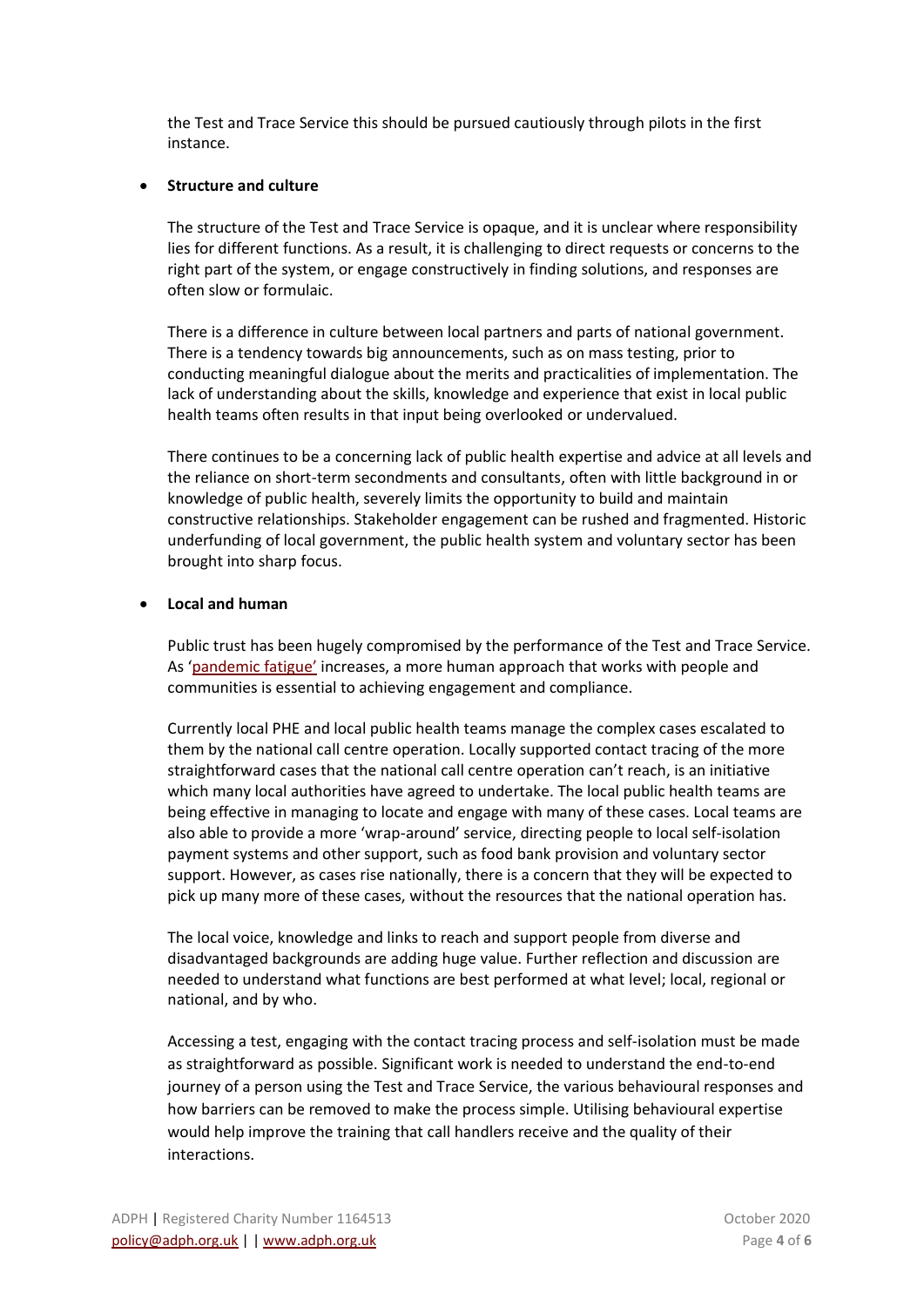#### • **Funding and resources**

The overall funding envelope for the Test and Trace Service is £12bn. However, only small amounts of funding have been allocated to local councils to carry out local contact tracing. No transparent process or mechanism is in place for understanding the funding and capacity needs of local councils to undertake the contact tracing they are having to pick up – as well as what they could do in the future - and then allocating appropriate resource to them.

Where additional resources have been made available for local contact tracing, it has been one-off, reactive handouts when an area has reached high levels of infection, rather than a universal package to all local councils to carry out an agreed set of activities over a sustained period. In contrast, vast sums of money are being paid to consultancy firms with no prior experience of public health or local government and little accountability for performance, which raises legitimate questions about value for money and further undermines the credibility of the whole system.

# • **System learning**

Any new system needs to have an open, active and rapid approach to continuously learning and refining what it does and how it does it. Prominent examples have demonstrated that there is much work to do in this area – both to identify issues quickly and to utilise the right expertise to find solutions.

In relation to [data,](https://www.bbc.co.uk/news/uk-54422505) an error in September meant that 15,841 cases between 25 September and 2 October were left out of the UK daily case figures. This delayed or prevented contact tracing taking place and raised questions around clinical governance which have not been answered.

The volume of calls that some individuals, and households, are receiving from the national Test and Trace Service continue to be hugely problematic, as recent [examples](https://www.lgcplus.com/politics/coronavirus/self-isolating-dph-slams-national-contact-tracing-services-for-bombarding-her-20-10-2020/) demonstrate. Repeated calls to the same individuals to check that they are self-isolating is an inefficient use of resources and risks antagonising rather than encouraging people to do the right thing.

As cases continue to rise, the government and other partners within the system need to reflect and learn from the journey so far. This will help to ensure that tests are available to those who need them, and that policies aimed at improving contact tracing do not further exacerbate the inequalities exposed by COVID-19.

ADPH is committed to playing its part in system learning and improvement by collating and sharing the views of Directors of Public Health and their local good practice both between themselves and with partners nationally. Clearer opportunities for collective and transparent learning is vital to improving performance and outcomes.

#### **The future**

The set of issues presented here represents areas where we believe improvements can be made quickly and collaboratively to help us navigate through the winter period. We need to be honest and prepare for a Test and Trace Service which will have to remain in place for a considerable period, potentially years.